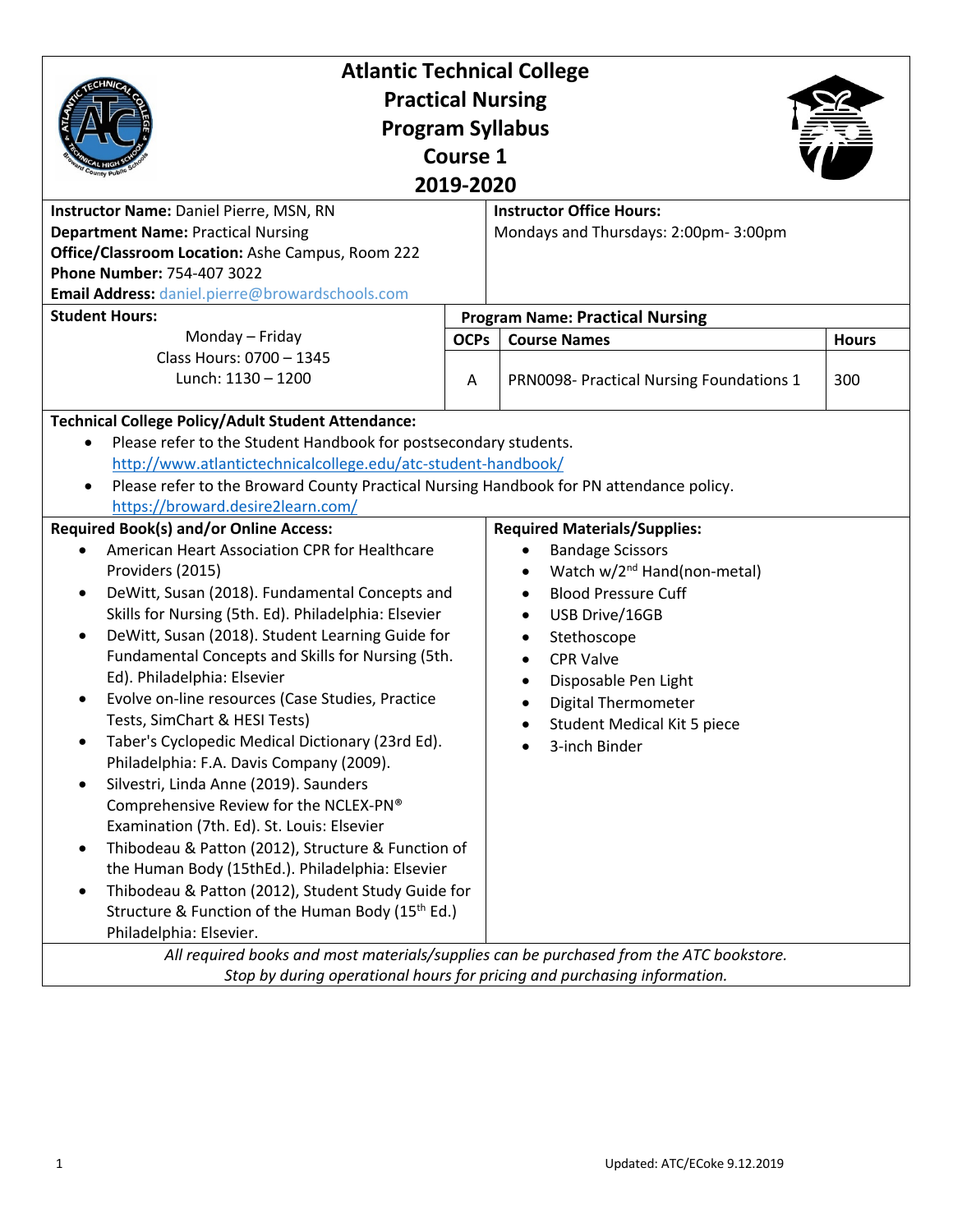| <b>Grading System:</b>                                                                               | <b>Additional Program Specific Grading Information:</b>                                                       |  |  |  |
|------------------------------------------------------------------------------------------------------|---------------------------------------------------------------------------------------------------------------|--|--|--|
| <b>Grading Criteria for Course 1: Theory and Clinical</b>                                            | Please see PN handbook posted on                                                                              |  |  |  |
| The student is required to pass each theory                                                          | https://broward.desire2learn.com/                                                                             |  |  |  |
| course/component with a 70% or higher to progress to                                                 |                                                                                                               |  |  |  |
| course 2. Grades are not rounded, only the whole                                                     |                                                                                                               |  |  |  |
| number is counted (i.e. 69.9% is 69%, not 70%).                                                      |                                                                                                               |  |  |  |
| Foundations of Nursing 1<br>٠<br>Nutrition                                                           |                                                                                                               |  |  |  |
| $\bullet$<br>Geriatrics                                                                              |                                                                                                               |  |  |  |
| $\bullet$                                                                                            |                                                                                                               |  |  |  |
| Body Structure & Function<br>The student is required to pass course 1 clinical & theory              |                                                                                                               |  |  |  |
| to progress to the next course. There is no HESI grade                                               |                                                                                                               |  |  |  |
| forgiveness in this course.                                                                          |                                                                                                               |  |  |  |
|                                                                                                      |                                                                                                               |  |  |  |
| Online Course Grading Policy: Program is not offered online at Atlantic Technical College.           |                                                                                                               |  |  |  |
| <b>View Your Grades:</b>                                                                             |                                                                                                               |  |  |  |
| Grades can be viewed online by following the directions below:                                       |                                                                                                               |  |  |  |
| Go to https://browardfocus.com (access FOCUS using Chrome, Firefox or Safari)<br>1.                  |                                                                                                               |  |  |  |
| Student ID which is on your student schedule.<br>2.                                                  |                                                                                                               |  |  |  |
| Passcode: Student's date of birth formatted as YYYYMMDD.<br>3.                                       |                                                                                                               |  |  |  |
| Four digits for the year, two digits for the month and two digits for the day.                       |                                                                                                               |  |  |  |
| <b>Classroom/Lab Rules:</b>                                                                          |                                                                                                               |  |  |  |
| Please see classroom/clinical/lab rules posted on Desire2Learn at: https://broward.desire2learn.com/ |                                                                                                               |  |  |  |
| <b>Industry Certification &amp; State Credential Exam Cost:</b>                                      | <b>Outstanding Student Recognition Information:</b>                                                           |  |  |  |
| Practical Nursing NCLEX exam, upon passing this industry                                             | A gold seal will be applied to a Program Completion                                                           |  |  |  |
| credential the student will become Licensed Practical Nurse.                                         | Certificate or an Applied Technology Diploma if the<br>student has earned a 3.5 GPA or higher in their Career |  |  |  |
| \$200.00 PearsonVue Testing Fee<br>٠                                                                 | and Technical Education (CTE) classes.                                                                        |  |  |  |
| \$85.00 - \$98.00 Live Scan (background) Fee -<br>٠                                                  |                                                                                                               |  |  |  |
| dependent upon facility                                                                              |                                                                                                               |  |  |  |
| \$110.00 State of Florida Medical Quality Assurance                                                  |                                                                                                               |  |  |  |
| Services Fee                                                                                         |                                                                                                               |  |  |  |
| Estimated Total \$400.00 (prices are subject to change)                                              |                                                                                                               |  |  |  |
| You may qualify for certification reimbursement of your exam                                         |                                                                                                               |  |  |  |
| cost(s) upon passing. Credential fees are subject to change.                                         |                                                                                                               |  |  |  |
|                                                                                                      |                                                                                                               |  |  |  |
| <b>Program Name: Practical Nursing</b>                                                               |                                                                                                               |  |  |  |
| <b>Course Number: PRN0098</b>                                                                        |                                                                                                               |  |  |  |
| <b>Course Name: Practical Nursing Foundations 1</b>                                                  |                                                                                                               |  |  |  |
| <b>Occupational Completion Point: A</b>                                                              |                                                                                                               |  |  |  |
| <b>Intended Outcomes: (From FL DOE Curriculum Framework)</b>                                         |                                                                                                               |  |  |  |
| Students will be able to:                                                                            |                                                                                                               |  |  |  |

- 01.0 Demonstrate knowledge of the healthcare delivery system and health occupations.
- 02.0 Recognize and practice safety and security procedures.
- 03.0 Demonstrate knowledge of blood borne diseases, including HIV/AIDS.
- 04.0 Perform patient and personal care as it pertains to the practical nurse.
- 05.0 Provide patient-centered care for the geriatric population.
- 06.0 Assist with restorative (rehabilitative) activities
- 07.0 Demonstrate organizational functions, following the patient plan of care.
- 08.0 Demonstrate computer literacy as related to nursing functions.